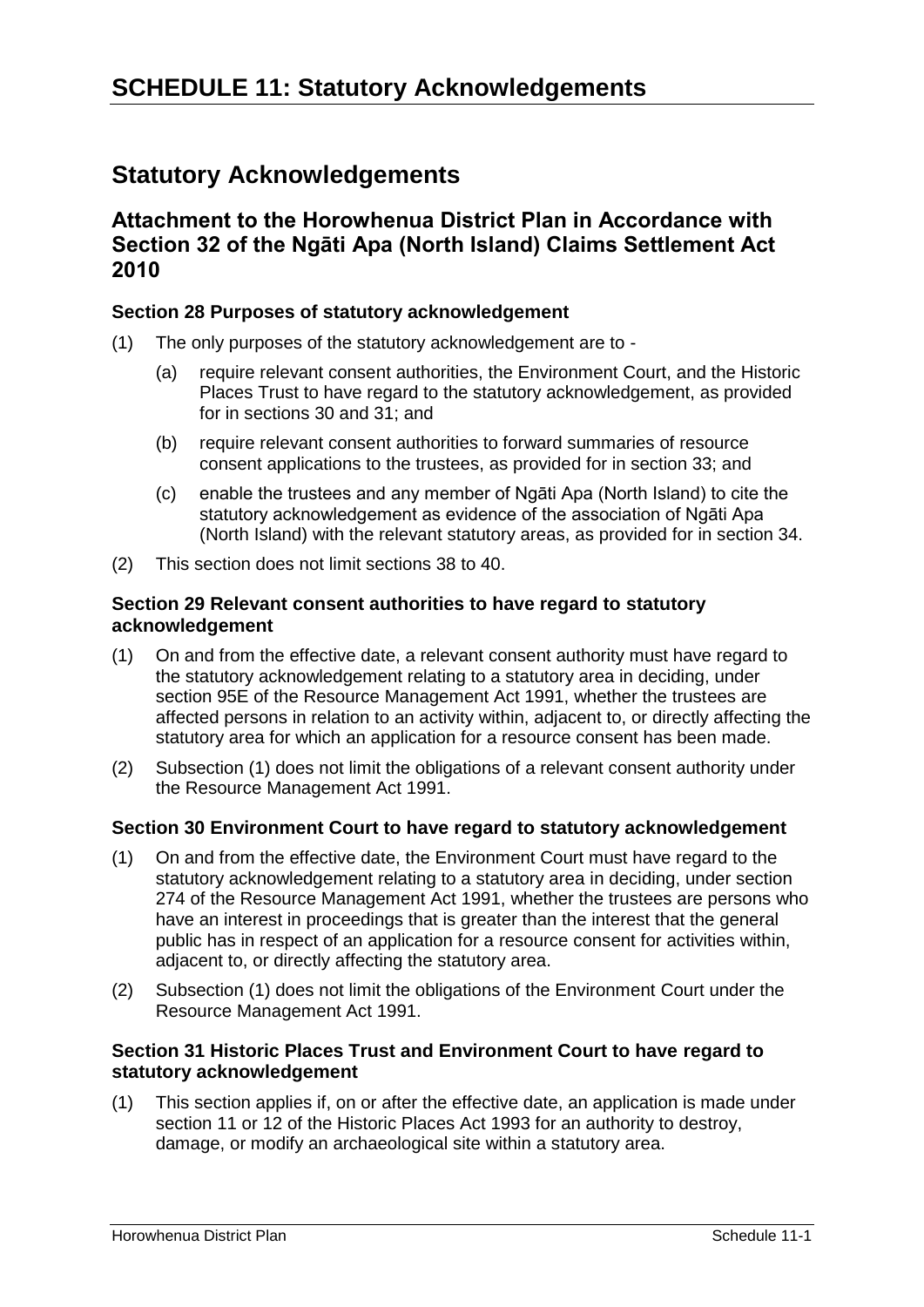- (2) The Historic Places Trust must have regard to the statutory acknowledgement relating to a statutory area in exercising its powers under section 14 of the Historic Places Act 1993 in relation to the application, including in determining whether the relevant trustees are directly affected by an extension of time.
- (3) The Environment Court must have regard to the statutory acknowledgement relating to a statutory area in determining under section 20 of the Historic Places Act 1993 an appeal against a decision of the Historic Places Trust in relation to the application, including in determining whether the trustees are directly affected by the decision.
- (4) In this section, archaeological site has the meaning given to it in section 2 of the Historic Places Act 1993.

# **Section 32 Recording Statutory Acknowledgement on Statutory Plans**

- (1) On and from the effective date, each relevant consent authority must attach information recording the statutory acknowledgement to all statutory plans that wholly or partly cover a statutory area.
- (2) The information attached to a statutory plan must include—
	- (a) the relevant provisions of sections 28 to 31 in full; and
	- (b) the descriptions of the statutory areas wholly or partly covered by the plan; and
	- (c) any statements of association for the statutory areas.
- (3) The attachment of information to a statutory plan under this section is for the purpose of public information only, and the information is not—
	- (a) part of the statutory plan, unless adopted by the relevant consent authority; or
	- (b) subject to the provisions of Schedule 1 of the Resource Management Act 1991, unless adopted as part of the statutory plan.

#### **Section 33 Resource Consent Applications Must be Provided to Trustees**

- (1) Each relevant consent authority must, for a period of 20 years starting on the effective date, provide the following to the trustees for each resource consent application for an activity within, adjacent to, or directly affecting a statutory area:
	- (a) if the application is received by the consent authority, a summary of the application; or
	- (b) if notice of the application is served on the consent authority under section 145(10) of the Resource Management Act 1991, a copy of the notice.
- (2) The information provided in a summary of an application must be the same as would be given to an affected person by limited notification under section 95B of the Resource Management Act 1991, or as may be agreed between the trustees and the relevant consent authority.
- (3) A summary of an application must be provided under subsection (1)(a)—
	- (a) as soon as is reasonably practicable after the consent authority receives the application; and
	- (b) before the consent authority decides under section 95 of the Resource Management Act 1991 whether to notify the application.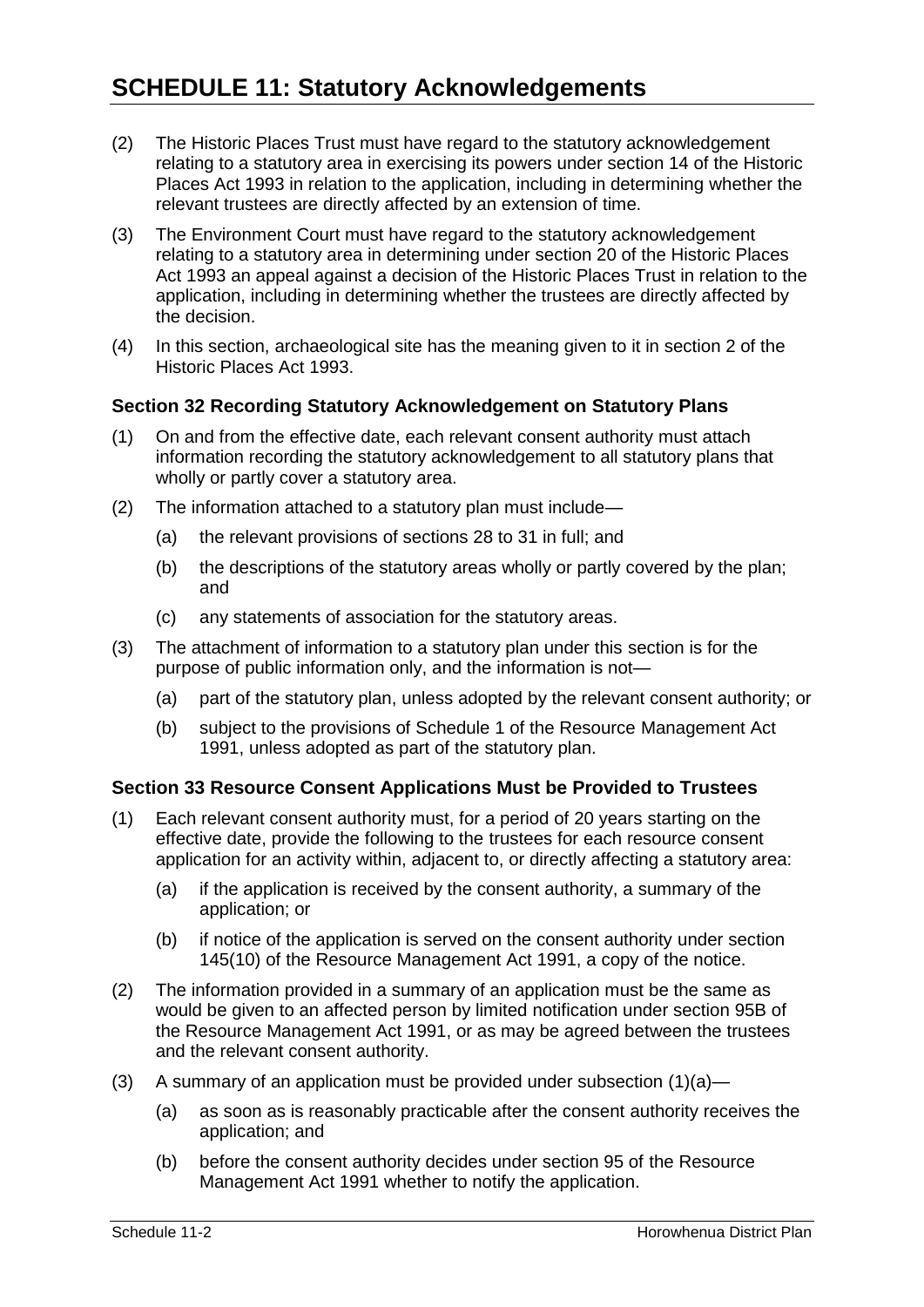- (4) A copy of a notice of an application must be provided under subsection (1)(b) no later than 10 business days after the day on which the consent authority receives the notice.
- (5) This section does not affect a relevant consent authority's obligation,—
	- (a) under section 95 of the Resource Management Act 1991, to decide whether to notify an application, and to notify the application if it decides to do so; or
	- (b) under section 95E of that Act, to decide if the trustees are affected persons in relation to an activity.

#### **Section 34 Use of Statutory Acknowledgement**

- (1) The trustees and any member of Ngāti Apa (North Island) may, as evidence of the association of Ngāti Apa (North Island) with a statutory area, cite the statutory acknowledgement that relates to that area in submissions to, and in proceedings before, a relevant consent authority, the Environmental Protection Authority or a board of inquiry under Part 6AA of the Resource Management Act 1991, the Environment Court, or the Historic Places Trust concerning activities within, adjacent to, or directly affecting the statutory area.
- (2) The content of a statement of association is not, by virtue of the statutory acknowledgement, binding as fact on—
	- (a) relevant consent authorities:
	- (b) the Environmental Protection Authority or a board of inquiry under Part 6AA of the Resource Management Act 1991:
	- (c) the Environment Court:
	- (d) the Historic Places Trust:
	- (e) parties to proceedings before those bodies:
	- (f) any other person who is entitled to participate in those proceedings.
- (3) However, the bodies and persons specified in subsection (2) may take the statutory acknowledgement into account.
- (4) To avoid doubt,—
	- (a) neither the trustees nor members of Ngāti Apa (North Island) are precluded from stating that Ngāti Apa (North Island) has an association with a statutory area that is not described in the statutory acknowledgement; and
	- (b) the content and existence of the statutory acknowledgement do not limit any statement made.

#### **Section 35 Trustees may waive rights**

- (1) The trustees may waive the right to be forwarded summaries of resource consent applications under section 33 in relation to a statutory area.
- (2) Rights may be waived by written notice to the relevant consent authority, the Environment Court, or the Historic Places Trust, stating—
	- (a) the scope of the waiver; and
	- (b) the period for which it applies.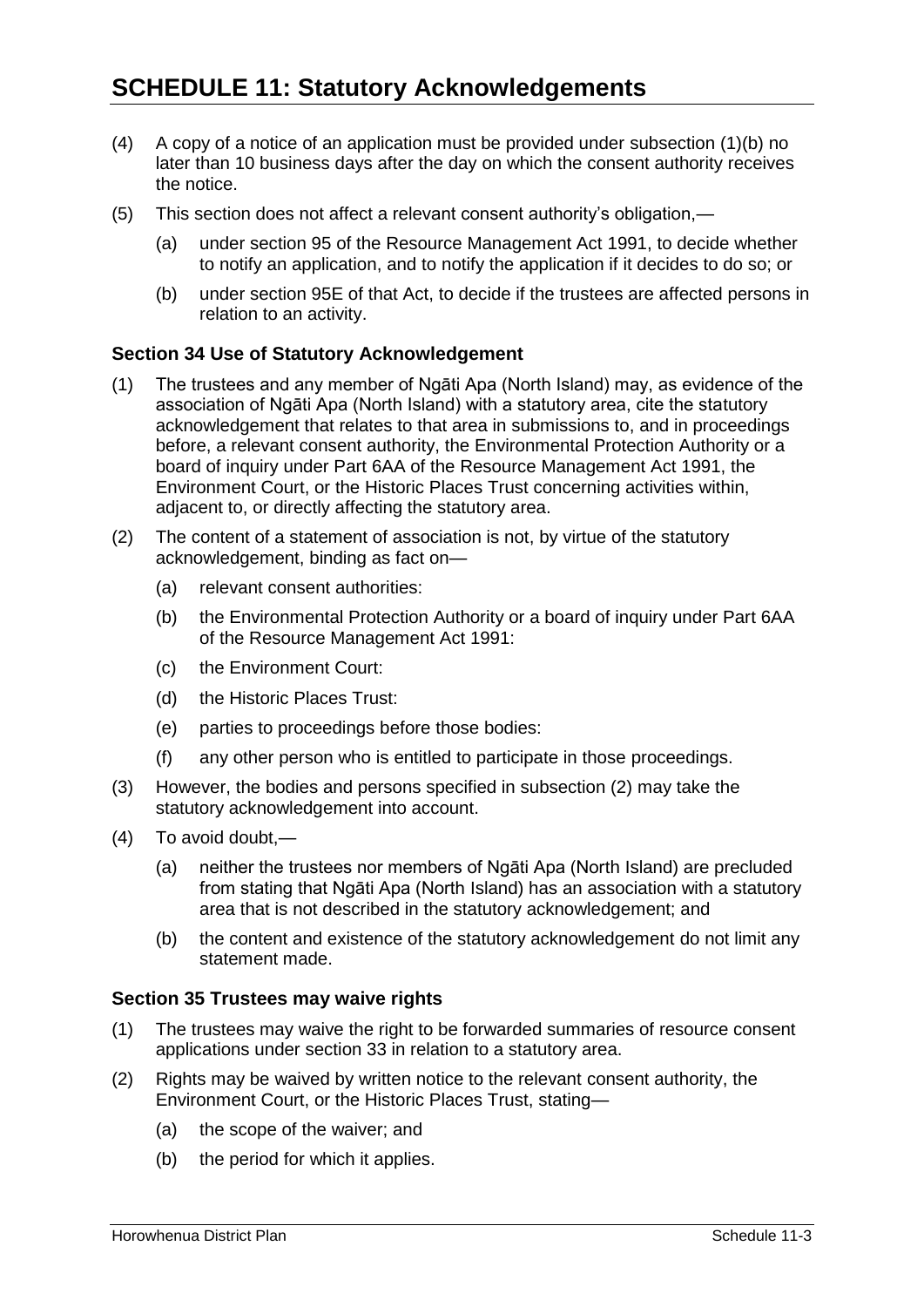(3) An obligation under this subpart does not apply to the extent that the corresponding right has been waived under this section.

# **Section 36 Application of Statutory acknowledgement to River or Stream**

If any part of the statutory acknowledgement applies to a river or stream, that part of the acknowledgement—

- (a) applies only to—
	- (i) the continuously or intermittently flowing body of fresh water, including a modified watercourse, that comprises the river or stream; and
	- (ii) the bed of the river or stream; but
- (b) does not apply to—
	- (i) a part of the bed of the river or stream that is not owned by the Crown; or
	- (ii) land that the waters of the river or stream do not cover at its fullest flow without flowing over its banks; or
	- (iii) an artificial watercourse; or
	- (iv) a tributary flowing into the river or stream.

# **Schedule 1 - Statutory Areas in Horowhenua District**

- Omarupapako/Round Bush Scenic Reserve as shown on SO 402246
- Ngāti Apa (North Island) Coastal Marine Area as shown on SO 402250

#### **Statements of Association for the Statutory Areas**

#### **Statement of Association for the Round Bush Scenic Reserve (Omarupapako)**

The Round Bush Scenic Reserve (the Reserve), known traditionally by Ngāti Apa (North lsland) as Omarupapako, is of historical, cultural, spiritual and traditional significance to the Iwi. Omarupapako marks the southern extent of the Ngāti Apa (North lsland) area of interest and is located approximately halfway between the Manawatu and Rangitikei Rivers, and slightly inland from the coast.

Customarily, Omarupapako was an area rich with mahinga kai. lt was a place where Ngāti Apa (North lsland) hapu, namely Ngāti Tauira and Ngāti Tai, could fish for kokopu and eels, as well as gather the kiekie plant. The hapu also cultivated the lands surrounding Omarupapako, and from Omarupapako the hapu, along with their whanaunga (relations) from Ngāti Kauae and Ngāti Rangiwaho, accessed the surrounding dune lakes such as Koputara, Kaikokopu and Pukepuke, and their resources.

The 1820s and 1830s were a period of inter-tribal conflict, which led to Omarupapako being utilised by the hapu on a more seasonal basis. ln order to maintain peaceful relationships and meet the demand for lands, Ngāti Apa (North lsland) leadership brokered relationships with other iwi by way of entering into joint leases with settler farmers over lands at Omarupapako. These arrangements were short-lived and came to an end with the 1866 Rangitikei Manawatu purchase. From this point onwards, the traditional usage of Omarupapako became less frequent and eventually stopped. Omarupapako became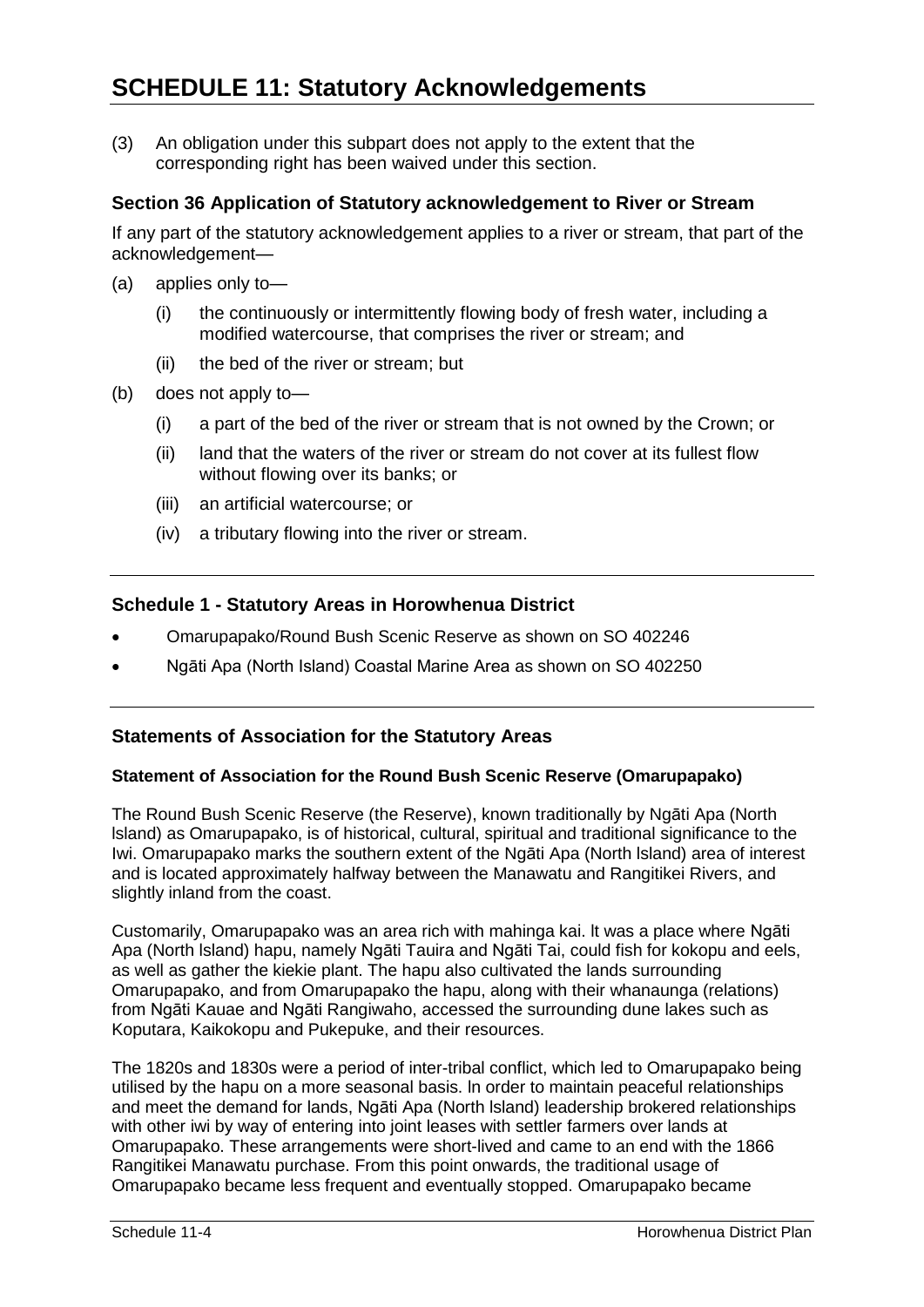significant as the southern boundary marker when Ngāti Apa (North lsland) land interests to the south were threatened.

Today, due to the marginalisation of Ngāti Apa (North lsland) interests to the south of the Rangitikei, Ngāti Apa (North lsland) view Omarupapako as more than a boundary marker the Reserve represents a part of Ngāti Apa (North lsland) identity, history and traditions that are passed down from generation to generation.

The Reserve is a remnant of the significant lands of Ngāti Tauira and Ngāti Tai and has retained some of its original natural features. The Reserve today contains significant wetland flora and fauna, where virtually all natural areas in the surrounding lands have been drained, cleared and developed for pastoral farming. ln fact, the Reserve is the largest remaining example of indigenous coastal forest in the rohe. The remaining vegetation includes kahikatea, pukatea, titoki, ti kouka, tawa, significant areas of kiekie and broad leaf species. Kokopu and mudfish are also known to be present in the wetlands significant to Ngāti Apa (North lsland), including Omarupapako.

Ngāti Apa (North lsland) supports current (and future) initiatives to replant native species in areas within the Reserve where pine plantation has been harvested. Ngāti Apa (North lsland) also supports initiatives to address the other pest problems such as possums, sambar deer, gorse and pampas grass infiltration into the reserve. In the future, Ngāti Apa wish to play an increasing role in any initiative that preserves and enhances this taonga (treasure) for all future generations.

# **Statement of Association for the Ngāti Apa Coastal Region**

The coastline within the Ngāti Apa (North lsland) area of interest is of historical, cultural, spiritual, and traditional significance to Ngāti Apa (North lsland). The Ngāti Apa (North lsland) coastline extends some 52 kilometres along the western edge of the Ngāti Apa (North lsland) area of interest from Motu Karaka in the north to Omarupapako in the south.

The coastline was traditionally used as a highway for Ngāti Apa (North lsland) hapu to travel to other areas within the rohe. Other Iwi also used the coastline to pass through the Ngāti Apa rohe to other areas of the country. As recorded in the *Oriori mo Wharaurangi* composed by Te Rangitakorou of Ngāti Apa, Haunui a Nanaia journeyed along the coast naming the three major rivers of significance as he crossed them while in pursuit of his wife, Wairaka.

A major part of traditional life in Ngāti Apa (North lsland) involved utilising the resources located within the coastal area. Sea fishing was a major activity, particularly in the summer months. When hapu would gather near the mouths of three of the major rivers within Ngāti Apa (North lsland) area of interest, namely the Whangaehu River, Turakina River and the Rangitikei River. Reupena Ngataieparino, a Chief of Ngāti Apa (North lsland), quoted an old saying that when the weather was fine, 'oh the Ngāti Tamawaina (a Ngāti Apa (North lsland) hapu based near the mouth of the Turakina River) will be at the sea shore fishing.'

Sites of significance located along the coastline and at the mouths of three of the major rivers include:

- Whangaehu River the Tauranga waka named Harakeke where sea fishing waka landed and were launched and two fishing stations or camps named Maraeaute and Whitiau;
- Turakina River fishing stations where seafaring waka were launched, namely at Te Ope o Te Wai, Takurangi, Taurangamana, and Te Papa. A sand bank near Te Papa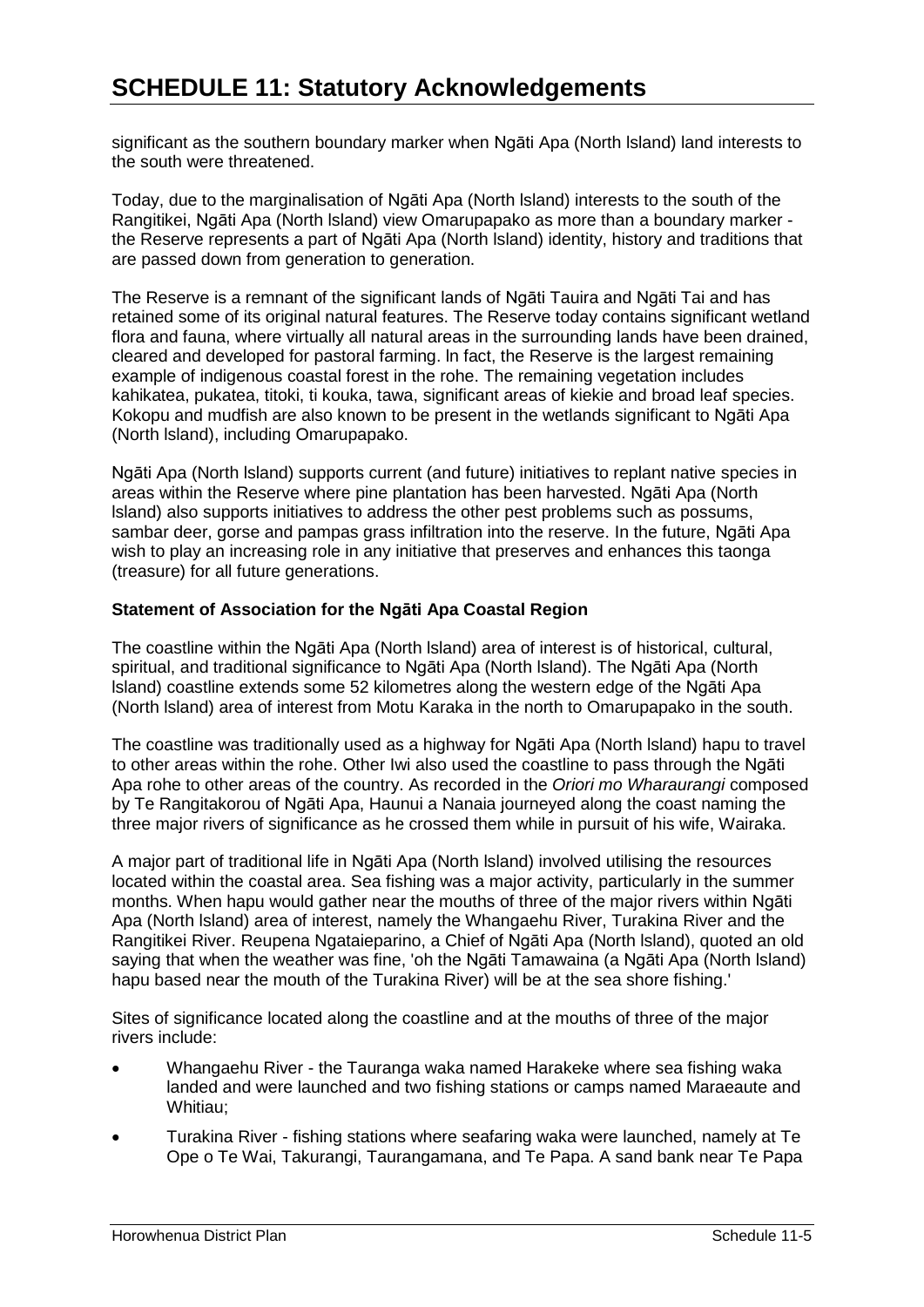was named Te Rangitukaka as it extended across the Turakina River and so this had to be navigated when coming in from sea; and

 Rangitikei River - the fishing station and tauranga waka of Tawhirihoe and the Rangitikei Heads. The latter area was noted as the place that Rangipowhatu, an early ancestor of the Ngāti Tauira hapu of Ngāti Apa (North lsland), first settled. From there, his descendants moved into the Rangitikei Valley and populated the area.

Other sea fishing sites of significance included Motu Karaka, a fishing boundary marker located to the north of the Whangaehu River mouth, Urutaukawe, a permanent sand hill used as a bearing point at sea, which was located at the Turakina River mouth, and Omarungehe, an inland marker for catching hapuka.

Two traditional sites of significance located on the coast include:

- Herewahine, which is a sand dune on the beach at the boundary between the Rakautaua and Waipu land blocks. Herewahine was named after a Ngāti Apa (North lsland) ancestor who sighted beached sperm whales (paraoa) in the vicinity; and
- Pakauhau, a shag-breeding ground located near the Turakina River where shags were sometimes harvested by hapu.

Shellfish were also prevalent, and therefore gathered, along the coastline. While the coastline was not as abundant in shellfish as other areas of Aotearoa, there are some areas, particularly the beach near the Waipatiki Stream and Waikakahi Stream, where pipi, toheroa, and scallops can be found.

As a result of the early land transactions between the Crown and Ngāti Apa (North lsland), access to many of the resources along the coastal area became very difficult and limited. Reserves were established around coastal lakes such as Kaikokopu, Pukepuke and the beach area between the Turakina River and the Whangaehu River, but no legal access was provided for these land areas. These barriers led to the traditional usage of the coastal area being marginalised. ln the 1970's and early-1980's, the coastal waters were fished extensively by foreign fishing boats which were allowed to commercially fish in the area, which resulted in the depletion of the Ngāti Apa (North lsland) fishery.

Summer fishing in the coastal lakes was also a traditional activity carried out by hapu such as Ngāti Tauira and Ngāti Kauae, who were located at the lower Rangitikei River. Many coastal lakes south of the Rangitikei River, including Puketotara, Rehurehu, Rotokokopu, Pukepuke, Whakarua, Wharekupenga, Oakura, Otahanga, Kaikokopu, Te Kariri, and Koputara, were accessed mainly for tuna, and also for kokopu, mudfish, inanga and kakahi. lt is noted that Koputara was allocated to hapu of Ngāti Raukawa in the Rangitikei Manawatu transaction. These lake systems connect with the ocean through the Kaikokopu Stream and the stream connected to Pukepuke Lagoon crossing the coastal margin. The care and protection of these coastal margins was integral to the health of the fisheries at the coastal margin itself and further inland.

Between the Turakina River and the Rangitikei River there are many streams which were utilised for fishing. These include the Waipatiki, Waikakahi, Waimahora, and Koitiata Streams. The fisheries at the coastal margin were a significant part of the overall traditional usage of these streams due to migratory species being harvested in that section.

ln recent times, the Manawatu-Wanganui Regional Council has cited the importance of the lower reaches of the Whangaehu, Turakina, and the Rangitikei Rivers native fish spawning. They also note the Koitiata Stream, Waimahora Stream, Waipatiki Stream, Kaikokopu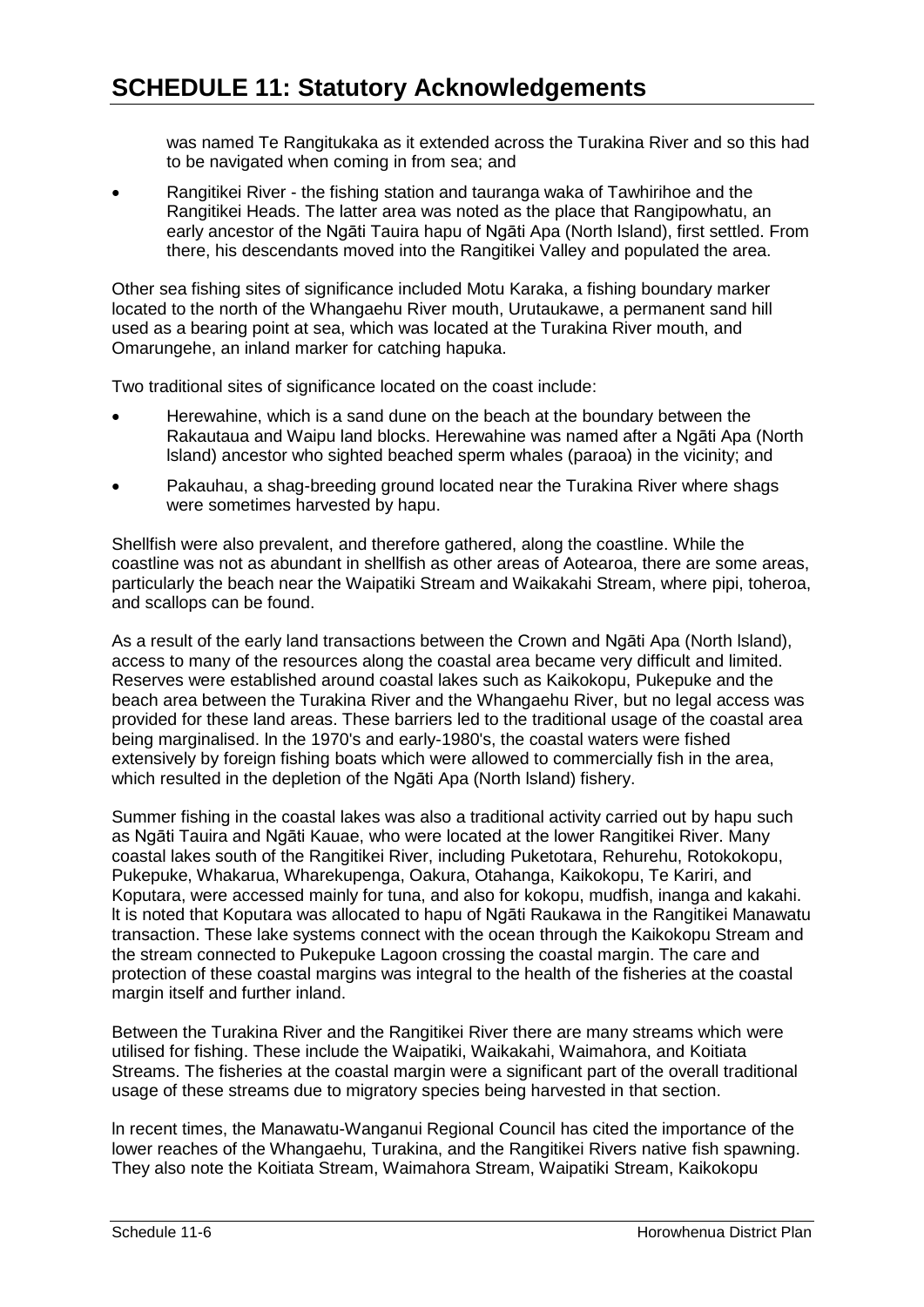Stream as well as the stream that connects to the Pukepuke Lagoon. They also note aquatic sites of significance for the brown mudfish at Omarupapako, banded kokopu in the Waimahora Stream and an unnamed stream in the Santoft Forest which presumably would be the Waikakahi Stream and also Redfin Bullies in the Kaikokopu Stream. Due to the migratory nature of these species, the protection of the coastal margins of these water systems is important in retaining and further enhancing what remnant native fishery there is.

With the advent of pastoral farming the nutrient levels in these vulnerable waterways has increased markedly. Many of them are treated as drains with the focus on keeping the drain clear and not developing them as natural areas. The consequences of these actions also affect these water systems in the coastal margin.

As Ngāti Apa (North lsland) develops its capacity it looks forward to a time when hapu are fully engaged in upholding the principle of kaitiakitanga in regard to the Crown lands within the Ngāti Apa (North lsland) coastline within the Ngāti Apa (North lsland) area of interest.